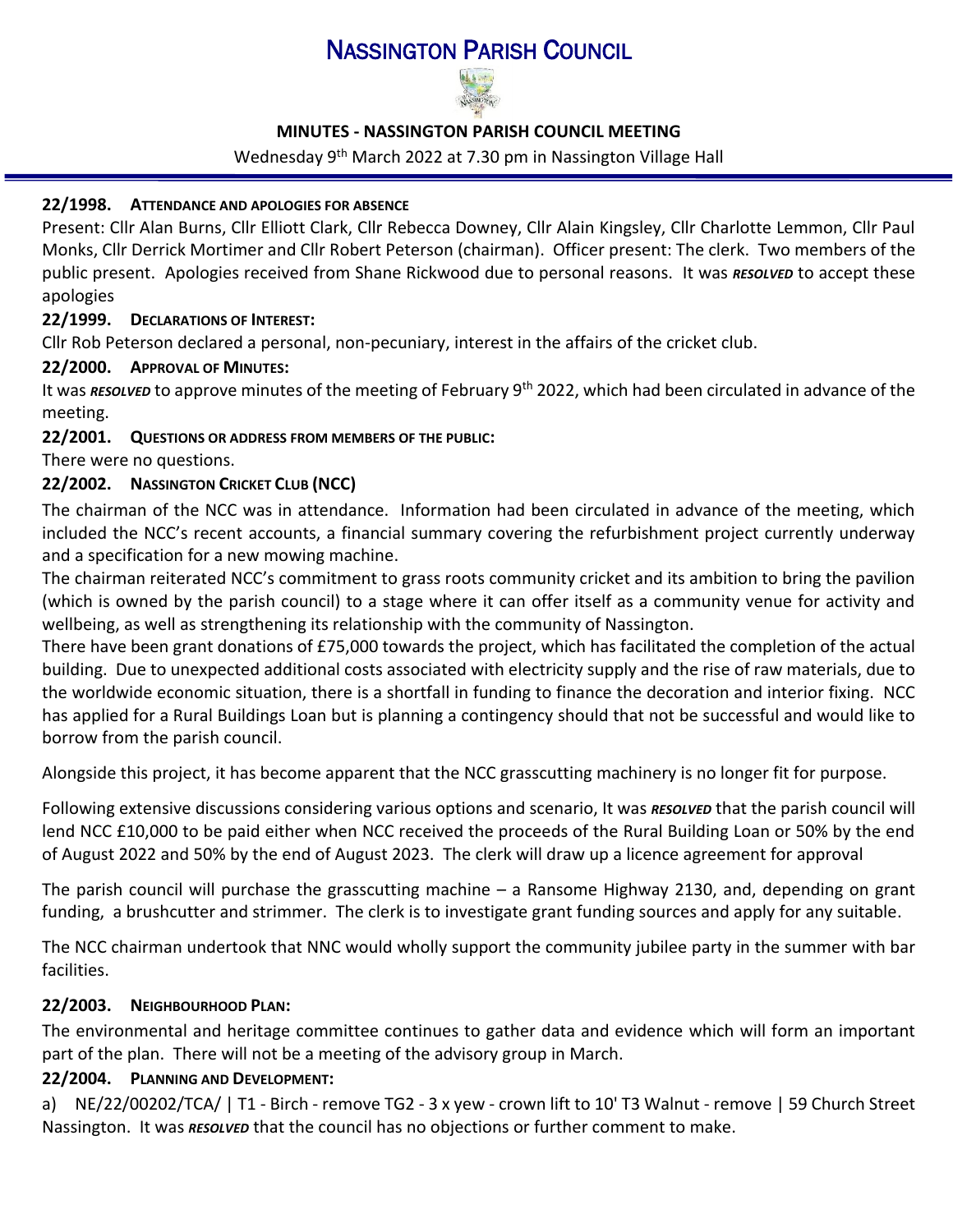#### b) Other planning matters:

- Three matters were discussed that necessitate bringing them to the attention of the planning enforcement authorities.
- The council understands that contracts are exchanging imminently in the conveyance of The Black Horse

## **22/2005. COMMUNITY / PROJECTS:**

a) **Footpath** between village green and playing field carpark: The supplier is reconfirming the estimate from the last meeting, in view of prices increases. This had not yet been received.

b) **Allotments**:. The clerk and Cllr Paul Monks who looks after the allotments on a day-to-day basis will meet the following weekend to clarify discrepancies in the findings of the January inspection of the allotments, following which prices will be obtained for clearing unused allotments. The agreement made the previous month to cover the allotments was overturned. Instead, all plots will be mown regularly.

The wall at the front next to allotment 1 has been damaged and requires rebuilding. There had been an understanding that one of the allotment holders would undertake this work, but people are prioritising their allotments.

Plans for a wildlife area with pond were circulated and approved in principle. It is likely to be necessary to hire a mini-digger to carry out the works

c) **Jubilee** party: There was a report from the councillor leading the organising committee. All matters are in hand.

# **22/2006. COMMUNITY MATTERS:**

a) The chairman and the clerk had represented the parish council police at the liaison meeting with Chief Constable and Crime Commissioner. In advance of the meeting, the chairman had contacted the Crime Commissioner highlighting the recent spike in crimes within the parish and in the neighbouring parishes, including those over the border in Peterborough/Huntingdonshire. During the meeting, the chairman raised the point to which the Chief Constable responded that patrols are increased, the Beat Bus has been deployed to the area, the covert ANPR system ensures any vehicle of note is picked up instantly it enters the county and cross border communications are active. Nighttime patrols are in operation, although will not necessarily be visible.

b) History group – The history group has passed the website to the parish council.

c) Preschool grant: There has been a slight change of plan for the outside area at the preschool whereby the immediate action is to infill the sand pits and lay grassmatting. It was agreed that the necessary funding of £3450 will be released as the work is carried out.

## **22/2007. FINANCIAL MATTERS:**

- d) It was *RESOLVED* to approve reduced cost business prime £40, offering free delivery.
- e) The conclusion of National pay award salary settlement was noted
- f) It was *RESOLVED* to approve a one SCP salary increase on 1st April
- g) It was *RESOLVED* to note and approve the following accounts for payment:

<span id="page-1-0"></span>

| Goods/Service                   | Payee                                | <b>Nett</b> | <b>GrossPower</b> |                                          |
|---------------------------------|--------------------------------------|-------------|-------------------|------------------------------------------|
| Licence for SID scheme          | West Northants (Highways)            |             | 321.00            | $HAi$ S274A                              |
| Neighbourhood plan              | Yourlocale                           | 1,500.00    | 1,800.00          | Localism T&C PA $61F(1)$ , $(2)^{11}$    |
| Meeting room hire               | Nass Vill hall                       |             | 229.50            | $LGA^{iii}$ 111                          |
| 50% toilet hire deposit         | Latta hire                           | 162.10      | 194.52            | $LGA^{iii}$ 145                          |
| 2021 election                   | North Northamptonshire Council       |             | 53.33             | LGAiii 111                               |
| Transfer to prepaid credit card | (jubilee)                            |             | 500.00            |                                          |
| Amazon                          | jubilee sundries                     | 133.97      | 197.8             | $LGA^{iii}$ 145                          |
| Salary                          | Sarah Rodger                         |             | 590.52            | $LGA$ $  $ $112$                         |
| Backdated sal - minute2007e     | Sarah Rodger                         |             | 106.34            | $LGA$ $  $ $112$                         |
| Pension                         | <b>Nest</b>                          |             | 106.11            | Pensions Act 2008)                       |
| Land registry enquiries         | Land registry (already paid by card) |             | 178.99            | Localism T&C PA 61F(1),(2) <sup>iv</sup> |